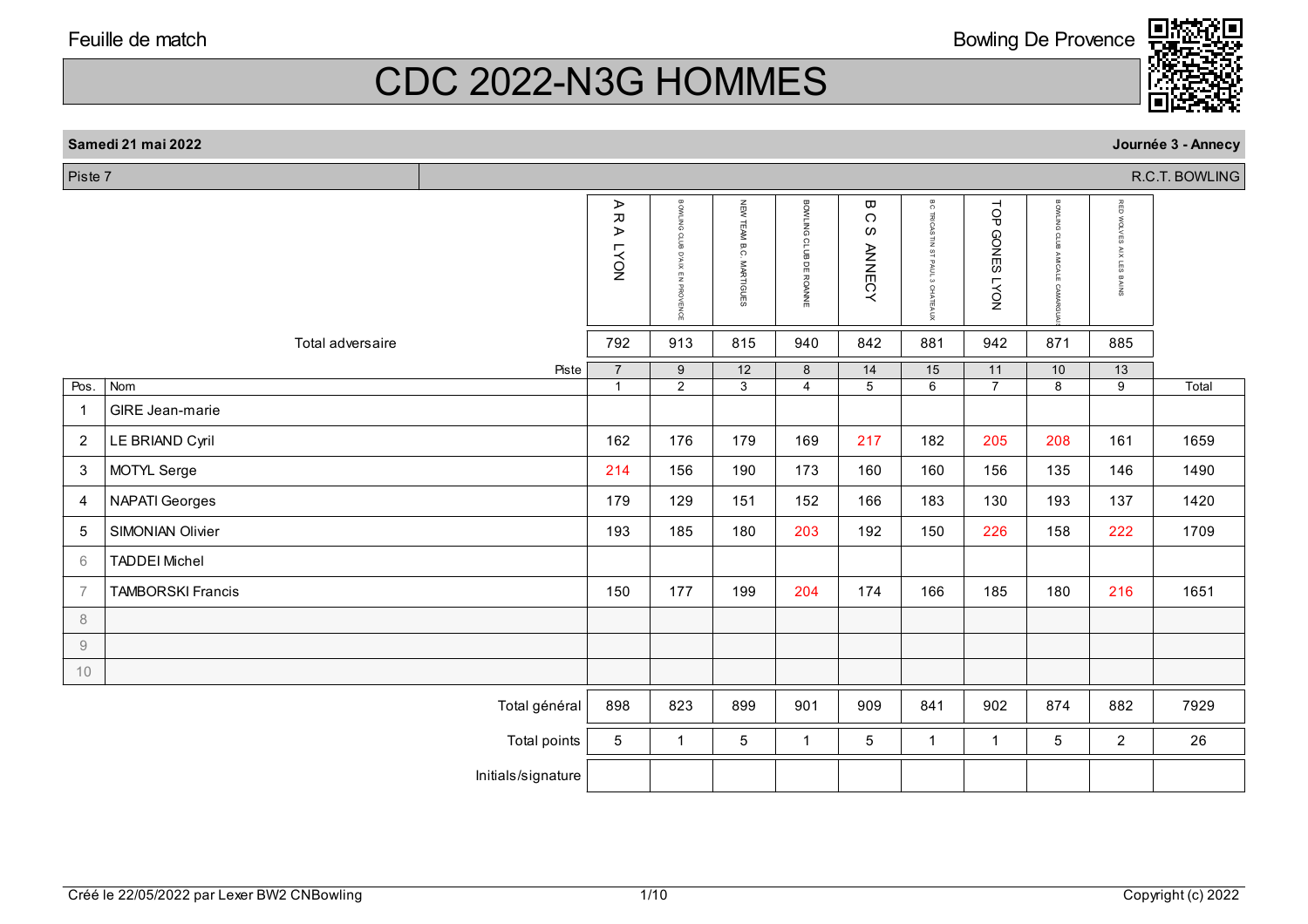**Samedi** 

Piste 8

Pos.

1

2

3

4

5

6

7

8 9 10 CDC 2022-N3G HOMMES

|       | amedi 21 mai 2022       |                          |                        |                                                          |                                            |                                                             |                                                    |                                                                         |                                     |                                         | Journée 3 - Annecy |
|-------|-------------------------|--------------------------|------------------------|----------------------------------------------------------|--------------------------------------------|-------------------------------------------------------------|----------------------------------------------------|-------------------------------------------------------------------------|-------------------------------------|-----------------------------------------|--------------------|
| ste 8 |                         |                          |                        |                                                          |                                            |                                                             |                                                    |                                                                         |                                     |                                         | ARA LYON           |
|       |                         | R.C.T.<br><b>BOWLING</b> | BOWLING CLUB DE ROANNE | аc<br><b>TRICASTIN</b><br>STPAUL<br>$\alpha$<br>CHATEAUX | NEW<br><b>TEAM B.C</b><br><b>MARTIGUES</b> | BOWLING<br>CLUB<br>D'AIX<br>$\blacksquare$<br>ż<br>PROVENCE | RED<br><b>co</b><br>$\times$<br><b>co</b><br>BAINS | $\mathbf{u}$<br><b>DWL</b><br>$\overline{6}$<br>$\circ$<br>듦<br>$\circ$ | ω<br>$\Omega$<br>ဖ<br><b>ANNECY</b> | TOP<br><b>GONES</b><br>NOX <sub>1</sub> |                    |
|       | Total adversaire        | 898                      | 817                    | 800                                                      | 909                                        | 844                                                         | 839                                                | 914                                                                     | 966                                 | 905                                     |                    |
|       |                         | 8<br>Piste               | 11                     | 14                                                       | 16                                         | 10                                                          | 12                                                 | 15                                                                      | 13                                  | 9                                       |                    |
| os.   | Nom                     | -1                       | 2                      | 3                                                        | $\overline{4}$                             | 5                                                           | 6                                                  | $\overline{7}$                                                          | 8                                   | 9                                       | Total              |
|       | <b>DURILLON Florent</b> |                          |                        |                                                          |                                            |                                                             |                                                    |                                                                         |                                     |                                         |                    |
| 2     | <b>FERRAIS Marc</b>     | 150                      | 214                    | 143                                                      | 181                                        | 197                                                         | 173                                                | 153                                                                     | 171                                 | 160                                     | 1542               |
| 3     | <b>GIRARD Jean-paul</b> | 157                      | 211                    | 188                                                      | 178                                        | 155                                                         | 169                                                | 200                                                                     | 161                                 | 172                                     | 1591               |
| 4     | MAFFEZZONI Cyril        | 169                      | 218                    | 158                                                      | 179                                        | 148                                                         | 155                                                | 119                                                                     | 208                                 | 225                                     | 1579               |
| 5     | <b>NEVERRE Philip</b>   |                          |                        |                                                          |                                            |                                                             |                                                    | 188                                                                     | 180                                 | 185                                     | 553                |
| 6     | SAVARINO Antoine        | 157                      | 181                    | 185                                                      | 152                                        | 144                                                         | 127                                                |                                                                         |                                     |                                         | 946                |
| 7     | <b>TRIVES Frédy</b>     | 159                      | 186                    | 202                                                      | 160                                        | 188                                                         | 137                                                | 184                                                                     | 148                                 | 214                                     | 1578               |

# Total général | 792 | 1010 | 876 | 850 | 832 | 761 | 844 | 868 | 956 | 7789 Total points 1 | 5 | 5 | 1 | 1 | 1 | 1 | 1 | 5 | 21 Initials/signature

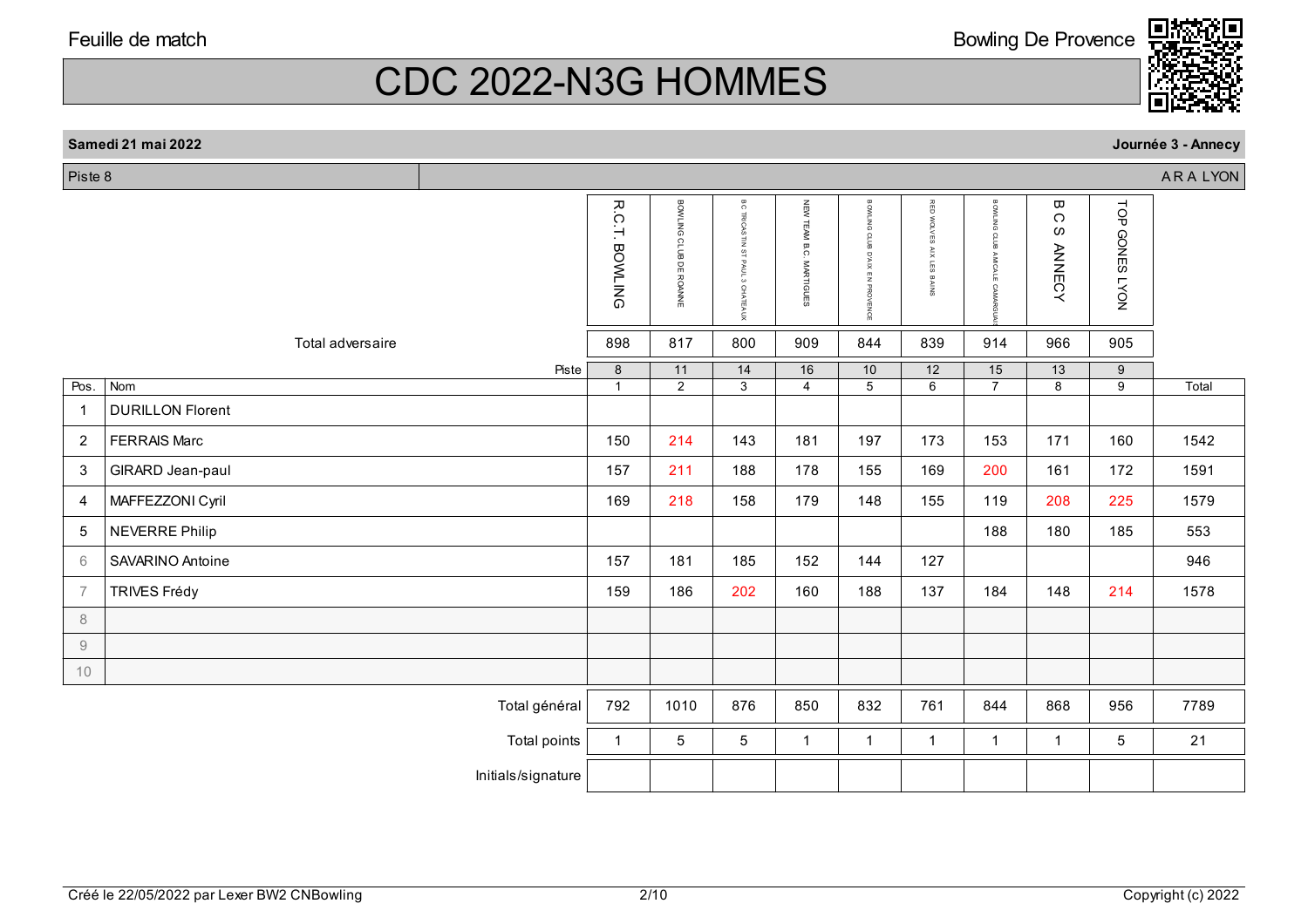| Samedi 21 mai 2022 |  |
|--------------------|--|
|--------------------|--|

Piste 9

|                                                           |                                | ω<br>C<br>w<br><b>ANNECY</b> | RED<br>WOLVES<br><b>AIX LES</b><br>BAINS | ⋗<br>$\pmb{\pi}$<br>⋗<br><b>LYON</b> | TOP<br><b>GONES</b><br>NO <sub>A</sub> | BOWLING CLUB<br><b>AMICALE</b><br>CAMARGI | R.C<br>Ή<br><b>BOWLING</b> | NEW TEAM B.C. MARTIGUES | BOWLING CLUB DE ROANNE | BOWLING<br>CLUB<br>B<br>XIX<br>F <sub>2</sub><br>PROVENCI |       |
|-----------------------------------------------------------|--------------------------------|------------------------------|------------------------------------------|--------------------------------------|----------------------------------------|-------------------------------------------|----------------------------|-------------------------|------------------------|-----------------------------------------------------------|-------|
|                                                           | Total adversaire               | 821                          | 798                                      | 876                                  | 835                                    | 808                                       | 841                        | 803                     | 970                    | 977                                                       |       |
| Pos.                                                      | Piste<br>Nom                   | $9\,$<br>$\overline{1}$      | $\bf 8$<br>$\overline{2}$                | 13<br>$\overline{3}$                 | 10<br>$\overline{4}$                   | 12<br>$\overline{5}$                      | 16<br>6                    | 14<br>$\overline{7}$    | $\overline{7}$<br>8    | 15<br>$\overline{9}$                                      | Total |
| $\mathbf{1}$                                              | <b>BOUGEOT Michel</b>          |                              |                                          |                                      |                                        |                                           |                            |                         |                        |                                                           |       |
| $\overline{2}$                                            | CAROUGE Jonah                  |                              |                                          |                                      |                                        |                                           |                            |                         |                        |                                                           |       |
| 3                                                         | <b>CELLI Adrien</b>            | 163                          | 165                                      | 171                                  | 167                                    | 164                                       | 180                        | 177                     | 150                    | 168                                                       | 1505  |
| 4                                                         | <b>CHEVASSUS AGNES Bernard</b> |                              |                                          |                                      |                                        |                                           |                            |                         |                        |                                                           |       |
| $\sqrt{5}$                                                | <b>GENDRON Hervé</b>           |                              |                                          |                                      |                                        |                                           | 158                        |                         |                        |                                                           | 158   |
| 6                                                         | LECIEUX Pascal                 | 179                          | 148                                      | 147                                  | 156                                    | 116                                       | 189                        | 192                     | 165                    | 177                                                       | 1469  |
| $\overline{7}$                                            | LEYNAUD Yvan                   | 140                          | 186                                      | 150                                  | 195                                    | 156                                       | 187                        | 190                     | 135                    | 125                                                       | 1464  |
| 8                                                         | SAVONET Hervé                  | 186                          | 169                                      | 165                                  | 158                                    | 150                                       |                            | 180                     | 176                    | 191                                                       | 1375  |
| $\mathcal{G}% _{M_{1},M_{2}}^{\alpha,\beta}(\mathcal{G})$ | <b>TOURNIAIRE</b> Jean-noël    | 204                          | 174                                      | 167                                  | 169                                    | 148                                       | 167                        | 214                     | 172                    | 168                                                       | 1583  |
| 10                                                        | VACHEROT Alexandre             |                              |                                          |                                      |                                        |                                           |                            |                         |                        |                                                           |       |
|                                                           | Total général                  | 872                          | 842                                      | 800                                  | 845                                    | 734                                       | 881                        | 953                     | 798                    | 829                                                       | 7554  |
|                                                           | Total points                   | 5                            | 5                                        | $\overline{1}$                       | 5                                      | $\mathbf{1}$                              | 5                          | 5                       | $\mathbf{1}$           | $\mathbf{1}$                                              | 29    |
|                                                           | Initials/signature             |                              |                                          |                                      |                                        |                                           |                            |                         |                        |                                                           |       |
|                                                           |                                |                              |                                          |                                      |                                        |                                           |                            |                         |                        |                                                           |       |



BC TRICASTIN ST PAUL 3 CHATEAUX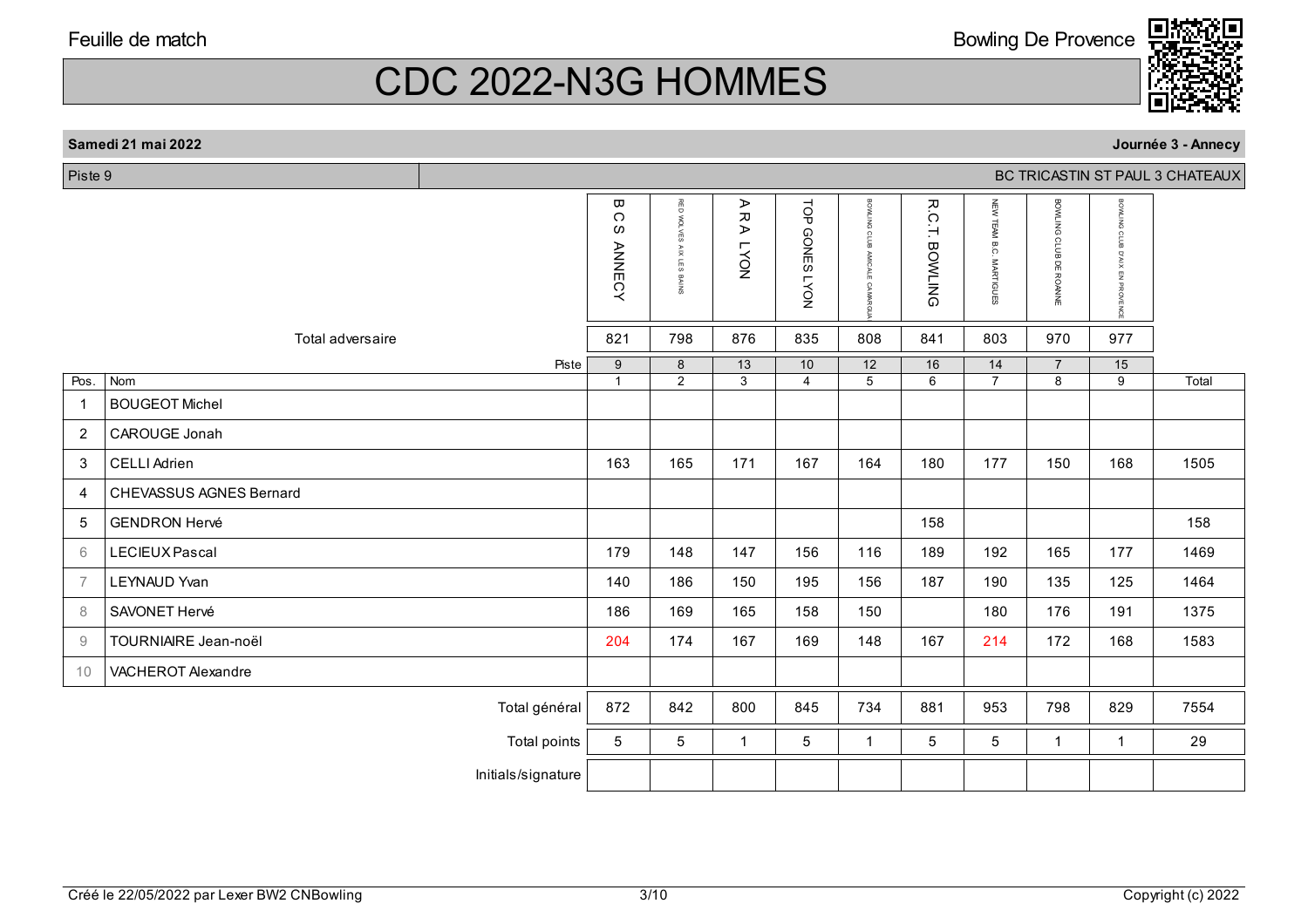CDC 2022-N3G HOMMES

| n | Bowling De Provence |
|---|---------------------|
|   |                     |



| Piste 10<br><b>BCS ANNECY</b> |                               |                                           |                                                          |                                  |                             |                       |                         |                                       |                         |                        |       |
|-------------------------------|-------------------------------|-------------------------------------------|----------------------------------------------------------|----------------------------------|-----------------------------|-----------------------|-------------------------|---------------------------------------|-------------------------|------------------------|-------|
|                               |                               | <b>BC TRICASTIN</b><br>ō<br><b>ATEAUX</b> | BOWLING<br>CLUB<br>B<br><b>AMICALE</b><br><b>CAMARGI</b> | TOP<br><b>GONES LYON</b>         | RED WOLVES<br>AIX LES BAINS | <b>R.C.T. BOWLING</b> | NEW TEAM B.C. MARTIGUES | <b>BOWLING CLUB D'AIX EN PROVENCE</b> | A R<br>⋗<br><b>LYON</b> | BOWLING CLUB DE ROANNE |       |
|                               | Total adversaire              | 872                                       | 878                                                      | 852                              | 828                         | 909                   | 824                     | 872                                   | 868                     | 916                    |       |
| Pos.                          | Piste<br>Nom                  | 10<br>$\overline{1}$                      | 16<br>$\overline{2}$                                     | $\overline{7}$<br>$\overline{3}$ | 11<br>$\overline{4}$        | 13<br>$\overline{5}$  | $9\,$<br>6              | 8<br>$\overline{7}$                   | 14<br>8                 | 12<br>9                | Total |
| -1                            | <b>BERNARD Philippe</b>       | 171                                       | 135                                                      | 179                              | 157                         | 158                   | 233                     | 156                                   | 175                     | 146                    | 1510  |
| 2                             | GENILLARD Ralph wes #         | 125                                       |                                                          |                                  |                             |                       |                         | 166                                   | 136                     |                        | 427   |
| 3                             | <b>KERLERO DE ROSBO Erick</b> | 158                                       | 187                                                      | 161                              | 165                         | 158                   | 182                     | 173                                   | 245                     | 206                    | 1635  |
| $\overline{4}$                | <b>KERRIEN Yves</b>           |                                           |                                                          |                                  |                             |                       |                         |                                       |                         |                        |       |
| 5                             | METTERE Jean-paul             |                                           | 185                                                      | 171                              | 153                         | 166                   | 197                     |                                       |                         | 201                    | 1073  |
| 6                             | PRIVAT Philippe               | 160                                       | 159                                                      | 138                              | 171                         | 188                   | 185                     | 158                                   | 197                     | 215                    | 1571  |
| $\overline{7}$                | SASSELLA Serge                | 207                                       | 207                                                      | 197                              | 203                         | 172                   | 190                     | 154                                   | 213                     | 202                    | 1745  |
| $\,8\,$                       |                               |                                           |                                                          |                                  |                             |                       |                         |                                       |                         |                        |       |
| $\emph{9}$                    |                               |                                           |                                                          |                                  |                             |                       |                         |                                       |                         |                        |       |
| 10                            |                               |                                           |                                                          |                                  |                             |                       |                         |                                       |                         |                        |       |
|                               | Total général                 | 821                                       | 873                                                      | 846                              | 849                         | 842                   | 987                     | 807                                   | 966                     | 970                    | 7961  |
|                               | Total points                  | $\mathbf{1}$                              | $\overline{2}$                                           | $\mathbf{1}$                     | 5                           | $\mathbf{1}$          | 5                       | $\mathbf{1}$                          | 5                       | 5                      | 26    |
|                               | Initials/signature            |                                           |                                                          |                                  |                             |                       |                         |                                       |                         |                        |       |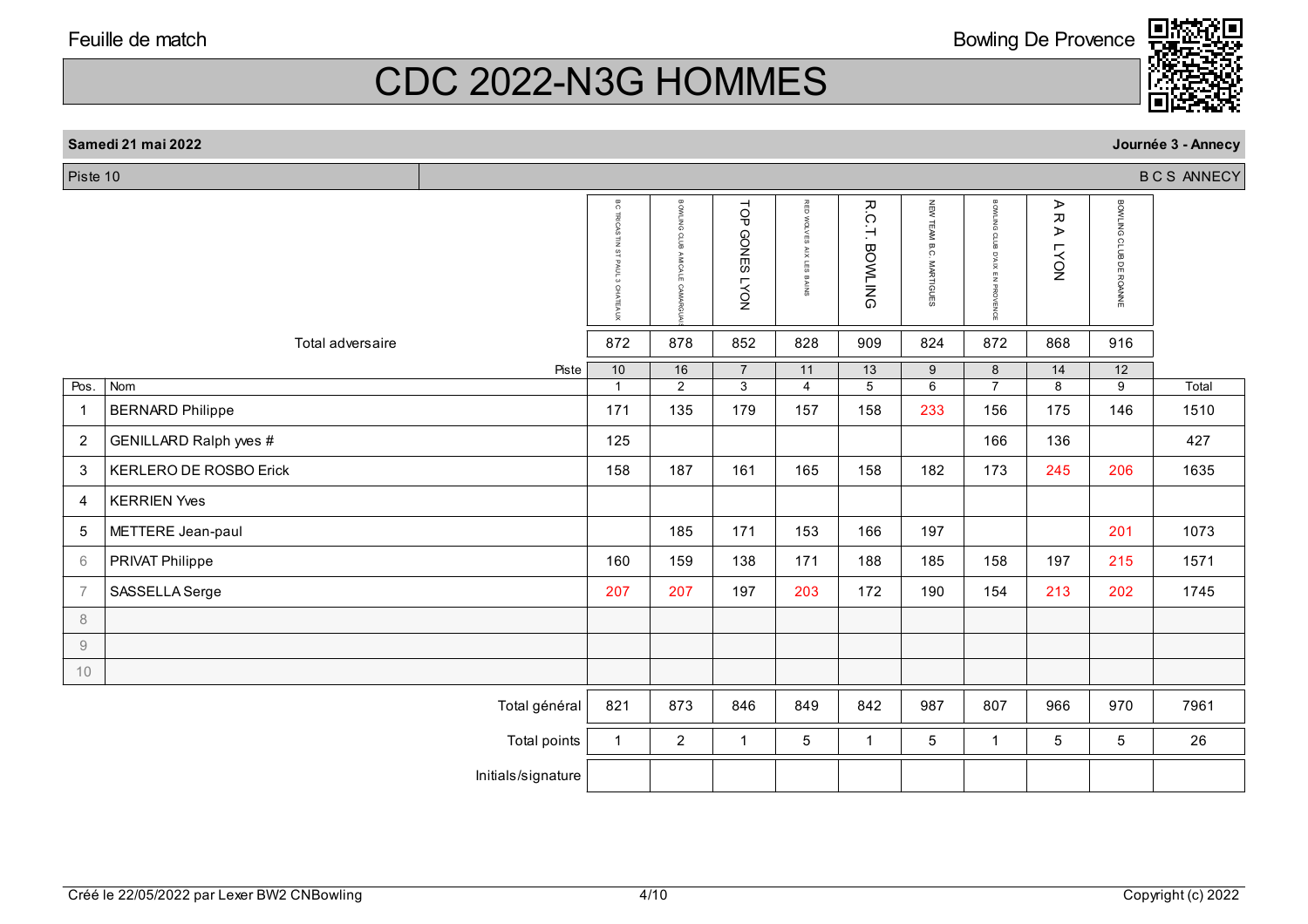CDC 2022-N3G HOMMES

| Piste 11       |                         |                                      |                            |                                                  |                                 |                        |                                  |                       |                          |                      | TOP GONES LYON |
|----------------|-------------------------|--------------------------------------|----------------------------|--------------------------------------------------|---------------------------------|------------------------|----------------------------------|-----------------------|--------------------------|----------------------|----------------|
|                |                         | BOWLING CLUB<br>D'AIX EN<br>PROVENCE | NEW TEAM B.C.<br>MARTIGUES | $\pmb{\varpi}$<br>$\Omega$<br>ဖ<br><b>ANNECY</b> | BC TRICASTIN ST PAUL 3 CHATEAUX | BOWLING CLUB DE ROANNE | BOWLING CLUB<br>AMICALE CAMARGI  | <b>R.C.T. BOWLING</b> | RED WOLVES AIX LES BAINS | ARA<br><b>LYON</b>   |                |
|                | Total adversaire        | 887                                  | 863                        | 846                                              | 845                             | 864                    | 956                              | 902                   | 831                      | 956                  |                |
| Pos.           | Piste<br>Nom            | 11<br>$\blacktriangleleft$           | 13<br>$\overline{2}$       | 8<br>$\overline{3}$                              | 9<br>$\overline{4}$             | 15<br>$\overline{5}$   | $\overline{7}$<br>$\overline{6}$ | 12<br>$\overline{7}$  | 16<br>$\overline{8}$     | 10<br>$\overline{9}$ | Total          |
| $\overline{1}$ | <b>BOSCO</b> Antoine    | 199                                  | 149                        |                                                  |                                 | 149                    | 145                              |                       |                          |                      | 642            |
| $\overline{2}$ | <b>DASSE Fabrice</b>    | 207                                  | 179                        | 159                                              | 141                             | 146                    | 184                              | 176                   | 178                      | 168                  | 1538           |
| $\mathbf{3}$   | <b>GARCIANE Francis</b> | 202                                  | 190                        | 164                                              | 156                             | 180                    | 164                              | 245                   | 183                      | 198                  | 1682           |
| $\overline{a}$ | <b>GONZALEZ Michel</b>  | 183                                  | 188                        | 163                                              | 205                             | 154                    | 171                              | 184                   | 183                      | 178                  | 1609           |
| $\sqrt{5}$     | <b>IVANEZ Martial</b>   |                                      |                            | 191                                              | 167                             | 164                    | 188                              | 168                   | 204                      | 201                  | 1283           |
| $6\,$          | JORDA Sébastien         | 214                                  | 185                        | 175                                              | 166                             |                        |                                  | 169                   | 176                      | 160                  | 1245           |
| $\overline{7}$ |                         |                                      |                            |                                                  |                                 |                        |                                  |                       |                          |                      |                |
| $\,8\,$        |                         |                                      |                            |                                                  |                                 |                        |                                  |                       |                          |                      |                |
| $\mathcal G$   |                         |                                      |                            |                                                  |                                 |                        |                                  |                       |                          |                      |                |
| 10             |                         |                                      |                            |                                                  |                                 |                        |                                  |                       |                          |                      |                |
|                | Total général           | 1005                                 | 891                        | 852                                              | 835                             | 793                    | 852                              | 942                   | 924                      | 905                  | 7999           |
|                | Total points            | $5\phantom{.0}$                      | 5                          | 5 <sup>5</sup>                                   | $\mathbf{1}$                    | $\mathbf{1}$           | $\mathbf{1}$                     | 5                     | 5                        | $\mathbf{1}$         | 29             |
|                | Initials/signature      |                                      |                            |                                                  |                                 |                        |                                  |                       |                          |                      |                |

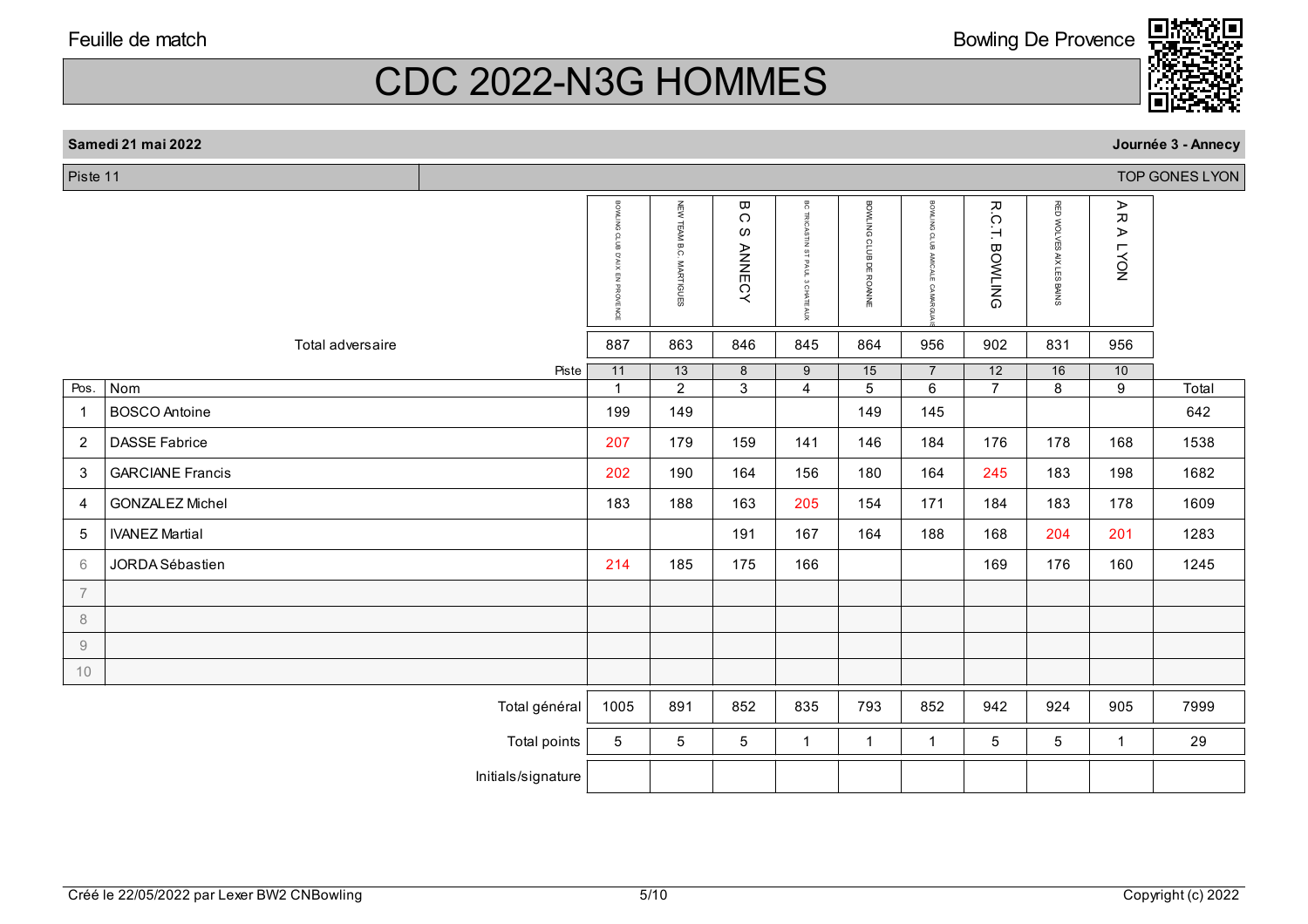### **Samedi 21 mai 2022**

| Piste 12<br>BOWLING CLUB D'AIX EN PROVENCE |                         |                    |                                 |                                   |                                   |                                   |                                                     |                                   |                                       |                            |                                                                        |       |
|--------------------------------------------|-------------------------|--------------------|---------------------------------|-----------------------------------|-----------------------------------|-----------------------------------|-----------------------------------------------------|-----------------------------------|---------------------------------------|----------------------------|------------------------------------------------------------------------|-------|
|                                            |                         |                    | TOP GONES LYON                  | R.C.T.<br><b>BOWLING</b>          | RED WOLVES AIX LES BAINS          | BOWLING CLUB AMICALE<br>CAMARGL   | ⋗<br>$\pmb{\pi}$<br>$\triangleright$<br><b>LYON</b> | BOWLING CLUB DE ROANNE            | ω<br>$\bigcirc$<br>ဖ<br><b>ANNECY</b> | NEW TEAM B.C.<br>MARTIGUES | <b>BC TRICASTIN</b><br>$\frac{1}{3}$<br><b>PAUL</b><br><b>CHATEAUX</b> |       |
|                                            | Total adversaire        |                    | 1005                            | 823                               | 859                               | 827                               | 832                                                 | 866                               | 807                                   | 837                        | 829                                                                    |       |
| Pos.                                       | Nom                     | Piste              | $\overline{12}$<br>$\mathbf{1}$ | $\overline{10}$<br>$\overline{2}$ | $\overline{15}$<br>$\overline{3}$ | $\overline{14}$<br>$\overline{4}$ | $\overline{9}$<br>$\overline{5}$                    | $\overline{13}$<br>$\overline{6}$ | $\overline{7}$<br>$\overline{7}$      | 11<br>8                    | 16<br>$\overline{9}$                                                   | Total |
| $\mathbf{1}$                               | <b>GUIGUI Jacques</b>   |                    |                                 | 145                               |                                   |                                   | 199                                                 | 211                               | 165                                   | 171                        | 196                                                                    | 1087  |
| $\overline{2}$                             | JONQUET Frédéric        |                    | 162                             |                                   | 146                               | 176                               | 192                                                 | 176                               | 159                                   | 128                        |                                                                        | 1139  |
| $\mathbf{3}$                               | LAURENT Jean-christophe |                    | 181                             | 179                               | 153                               | 120                               |                                                     |                                   | 170                                   | 190                        | 164                                                                    | 1157  |
| $\overline{4}$                             | LIENARD Jean-philippe   |                    | 186                             | 176                               | 146                               | 136                               | 152                                                 | 172                               |                                       |                            | 190                                                                    | 1158  |
| 5                                          | MARTIN Jean-marc        |                    | 192                             | 209                               | 112                               | 184                               | 150                                                 | 131                               | 163                                   | 170                        | 170                                                                    | 1481  |
| 6                                          | VIDOT Jonathan          |                    | 166                             | 204                               | 216                               | 147                               | 151                                                 | 169                               | 215                                   | 128                        | 257                                                                    | 1653  |
| $\overline{7}$                             |                         |                    |                                 |                                   |                                   |                                   |                                                     |                                   |                                       |                            |                                                                        |       |
| $\,8\,$                                    |                         |                    |                                 |                                   |                                   |                                   |                                                     |                                   |                                       |                            |                                                                        |       |
| $\mathcal G$                               |                         |                    |                                 |                                   |                                   |                                   |                                                     |                                   |                                       |                            |                                                                        |       |
| 10                                         |                         |                    |                                 |                                   |                                   |                                   |                                                     |                                   |                                       |                            |                                                                        |       |
|                                            |                         | Total général      | 887                             | 913                               | 773                               | 763                               | 844                                                 | 859                               | 872                                   | 787                        | 977                                                                    | 7675  |
|                                            |                         | Total points       | $\mathbf{1}$                    | 5                                 | $\mathbf{1}$                      | $\mathbf{1}$                      | $\overline{5}$                                      | $\mathbf{1}$                      | 5                                     | $\mathbf{1}$               | 5                                                                      | 25    |
|                                            |                         | Initials/signature |                                 |                                   |                                   |                                   |                                                     |                                   |                                       |                            |                                                                        |       |



**Journée 3 - Annecy**

Bowling De Provence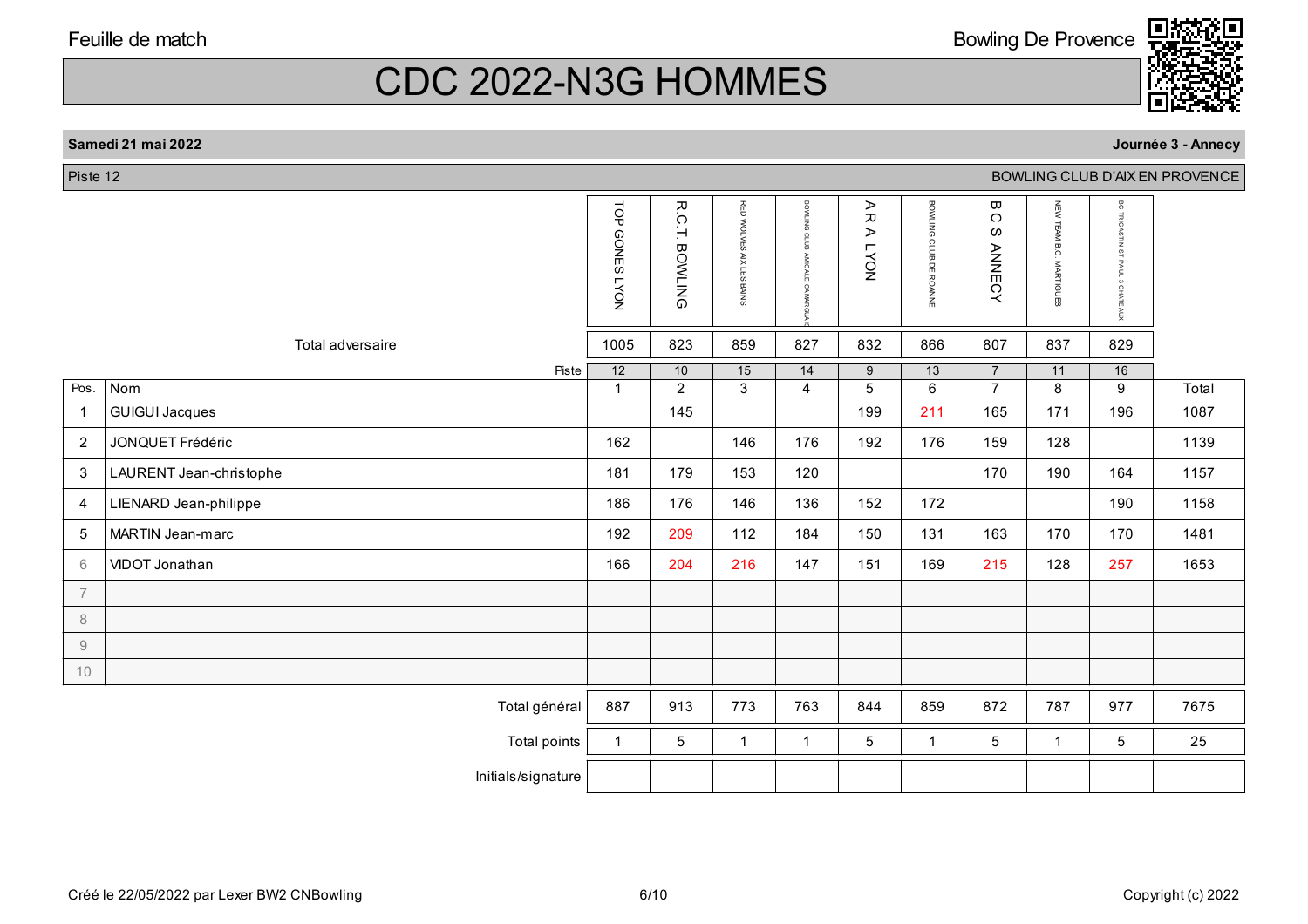#### **Samedi 21 mai 2022**

 $Picto 13$ 

|                | Piste 13<br>RED WOLVES AIX LES BAINS |                    |              |                                                                                           |                                     |                                    |                         |                                |                        |                                        |                          |       |
|----------------|--------------------------------------|--------------------|--------------|-------------------------------------------------------------------------------------------|-------------------------------------|------------------------------------|-------------------------|--------------------------------|------------------------|----------------------------------------|--------------------------|-------|
|                |                                      |                    | BOWLING      | ЭG<br><b>TRICAS</b><br>글<br>$\frac{1}{2}$<br>PAUI<br>$\omega$<br>$\circ$<br><b>ATEAUX</b> | BONITING CLUB<br>XIX<br>EN PROVENCE | ω<br>$\circ$<br>w<br><b>ANNECY</b> | NEW TEAM B.C. MARTIGUES | ⋗<br>观<br>⋗<br>NO <sub>X</sub> | BOWLING CLUB DE ROANNE | TOP<br><b>GONES</b><br>NO <sub>A</sub> | R.C.T.<br><b>BOWLING</b> |       |
|                | Total adversaire                     |                    | 788          | 842                                                                                       | 773                                 | 849                                | 777                     | 761                            | 953                    | 924                                    | 882                      |       |
|                |                                      | Piste              | 13           | $\overline{7}$                                                                            | 16                                  | 12                                 | 8                       | 11                             | $\boldsymbol{9}$       | 15                                     | 14                       |       |
| Pos.           | Nom                                  |                    | $\mathbf{1}$ | $\overline{2}$                                                                            | 3                                   | $\overline{4}$                     | $\overline{5}$          | $\overline{6}$                 | $\overline{7}$         | 8                                      | 9                        | Total |
| $\overline{1}$ | <b>ANSELMIER Bernard</b>             |                    | 162          | 153                                                                                       | 131                                 |                                    |                         |                                | 181                    | 143                                    | 155                      | 925   |
| $\overline{2}$ | BOURGEAUX Jean-christian             |                    | 139          | 154                                                                                       |                                     | 127                                | 165                     | 176                            |                        | 195                                    | 172                      | 1128  |
| 3              | <b>EXCOFFIER Pierre laurent</b>      |                    | 159          | 177                                                                                       | 221                                 | 148                                | 171                     | 160                            | 222                    | 165                                    | 202                      | 1625  |
| 4              | <b>GARGAM Julien</b>                 |                    |              |                                                                                           | 167                                 | 155                                | 153                     | 178                            | 201                    | 158                                    | 177                      | 1189  |
| 5              | PEDICO Daniel                        |                    |              |                                                                                           |                                     |                                    |                         |                                |                        |                                        |                          |       |
| 6              | RAUZADA Fabrice                      |                    | 192          | 154                                                                                       | 169                                 | 152                                | 136                     | 171                            | 169                    | 170                                    | 179                      | 1492  |
| $\overline{7}$ | <b>VOISIN Romuald</b>                |                    |              |                                                                                           |                                     |                                    |                         |                                |                        |                                        |                          |       |
| 8              | YASSINE Salim                        |                    | 207          | 160                                                                                       | 171                                 | 246                                | 162                     | 154                            | 167                    |                                        |                          | 1267  |
| 9              |                                      |                    |              |                                                                                           |                                     |                                    |                         |                                |                        |                                        |                          |       |
| 10             |                                      |                    |              |                                                                                           |                                     |                                    |                         |                                |                        |                                        |                          |       |
|                |                                      | Total général      | 859          | 798                                                                                       | 859                                 | 828                                | 787                     | 839                            | 940                    | 831                                    | 885                      | 7626  |
|                |                                      | Total points       | 5            | $\mathbf{1}$                                                                              | 5                                   | $\mathbf{1}$                       | 5                       | $5\phantom{.0}$                | $\overline{a}$         | $\mathbf{1}$                           | $\overline{5}$           | 30    |
|                |                                      | Initials/signature |              |                                                                                           |                                     |                                    |                         |                                |                        |                                        |                          |       |
|                |                                      |                    |              |                                                                                           |                                     |                                    |                         |                                |                        |                                        |                          |       |

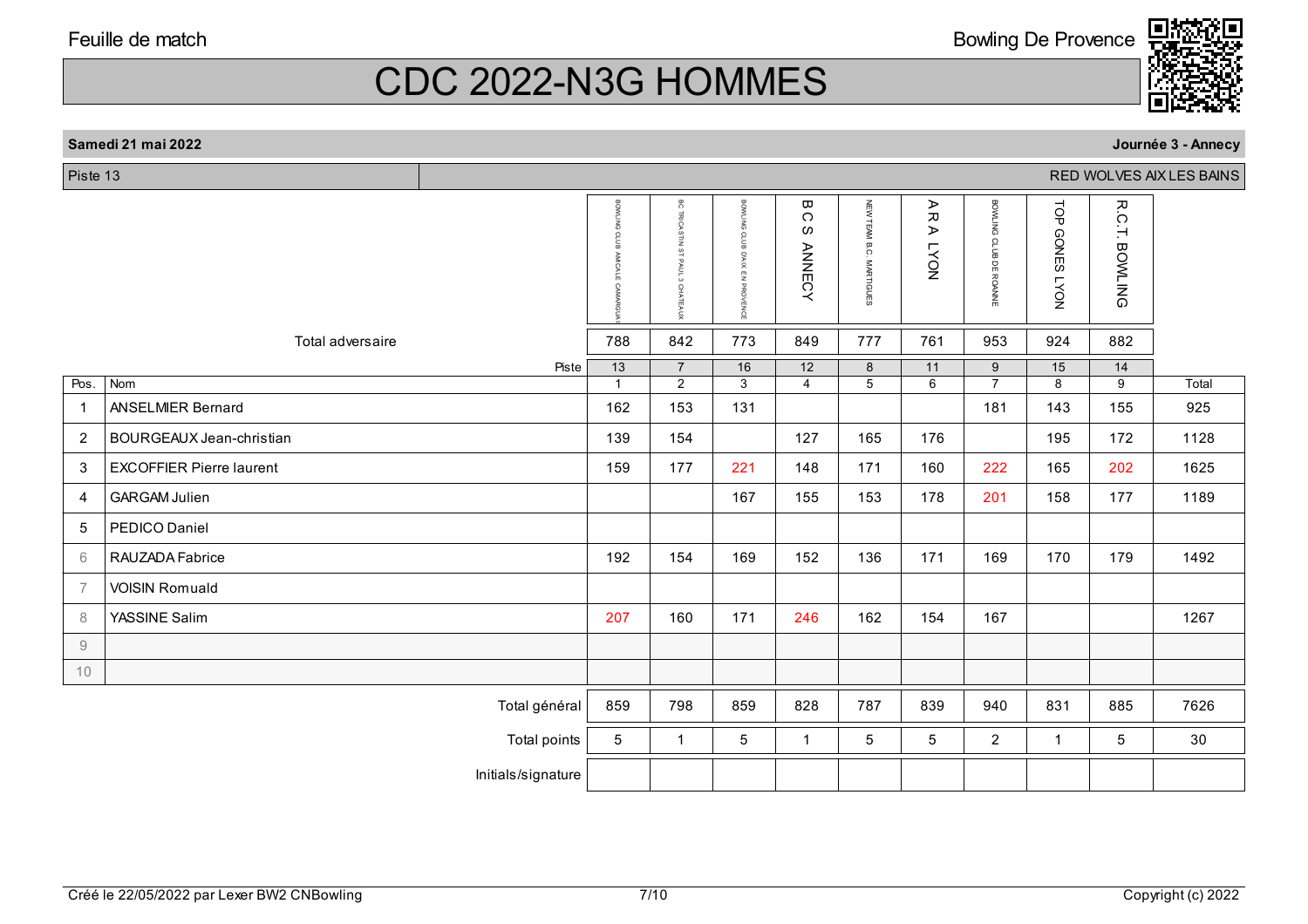#### **Samedi 21 mai 2022**

Piste 14

|                |                          | RED<br><b>WOLVES</b><br>AIX<br>LES<br>BAINS | $\pmb{\varpi}$<br>$\Omega$<br>ဖ<br><b>ANNECY</b> | BOWLING CLUB DE ROANNE | BOWLING<br>CLUB<br>D'AIX<br>罢<br>PROVENCE | $_{\circ}^{\circ}$<br><b>TRICASTIN</b><br>ST PAUL<br>3 CHATEAUX | <b>LOP</b><br><b>GONES LYON</b> | ⋗<br>观<br>⋗<br>NO <sub>X</sub> | R.C.T.<br><b>BOWLING</b> | NEW TEAM B.C. MARTIGUES |       |
|----------------|--------------------------|---------------------------------------------|--------------------------------------------------|------------------------|-------------------------------------------|-----------------------------------------------------------------|---------------------------------|--------------------------------|--------------------------|-------------------------|-------|
|                | Total adversaire         | 859                                         | 873                                              | 834                    | 763                                       | 734                                                             | 852                             | 844                            | 874                      | 878                     |       |
|                | Piste                    | 14                                          | 15                                               | 10                     | 13                                        | 11                                                              | 8                               | 16                             | 9                        | $\overline{7}$          |       |
| Pos.           | Nom                      | $\mathbf{1}$                                | 2                                                | $\overline{3}$         | $\overline{4}$                            | $\overline{5}$                                                  | 6                               | $\overline{7}$                 | $\overline{8}$           | $\overline{9}$          | Total |
| $\overline{1}$ | DECOURCELLE Christophe   |                                             |                                                  |                        |                                           |                                                                 |                                 |                                |                          |                         |       |
| $\overline{c}$ | JOLY - DESPLAINS Fabrice | 184                                         | 144                                              | 183                    | 205                                       | 201                                                             | 186                             | 205                            | 159                      | 181                     | 1648  |
| 3              | <b>LABILLE Philippe</b>  | 135                                         | 183                                              | 162                    | 164                                       | 160                                                             | 183                             | 188                            | 159                      | 136                     | 1470  |
| 4              | NIETO Bernard            | 156                                         | 182                                              | 172                    | 188                                       | 189                                                             | 203                             | 183                            | 175                      | 179                     | 1627  |
| 5              | NIETO Laurent            | 157                                         | 168                                              | 171                    | 133                                       | 143                                                             | 192                             | 140                            | 198                      | 164                     | 1466  |
| 6              | NIETO Téo                | 156                                         | 201                                              | 182                    | 137                                       | 115                                                             | 192                             | 198                            | 180                      | 155                     | 1516  |
| $\overline{7}$ | <b>REDAL Norbert</b>     |                                             |                                                  |                        |                                           |                                                                 |                                 |                                |                          |                         |       |
| 8              | <b>SERNAGLIA Florant</b> |                                             |                                                  |                        |                                           |                                                                 |                                 |                                |                          |                         |       |
| 9              |                          |                                             |                                                  |                        |                                           |                                                                 |                                 |                                |                          |                         |       |
| 10             |                          |                                             |                                                  |                        |                                           |                                                                 |                                 |                                |                          |                         |       |
|                | Total général            | 788                                         | 878                                              | 870                    | 827                                       | 808                                                             | 956                             | 914                            | 871                      | 815                     | 7727  |
|                | Total points             | $\mathbf{1}$                                | 5                                                | 5                      | 5                                         | 5                                                               | 5                               | 5                              | $\overline{2}$           | $\mathbf{1}$            | 34    |
|                | Initials/signature       |                                             |                                                  |                        |                                           |                                                                 |                                 |                                |                          |                         |       |
|                |                          |                                             |                                                  |                        |                                           |                                                                 |                                 |                                |                          |                         |       |

BOWLING CLUB AMICALE CAMARGUAISE





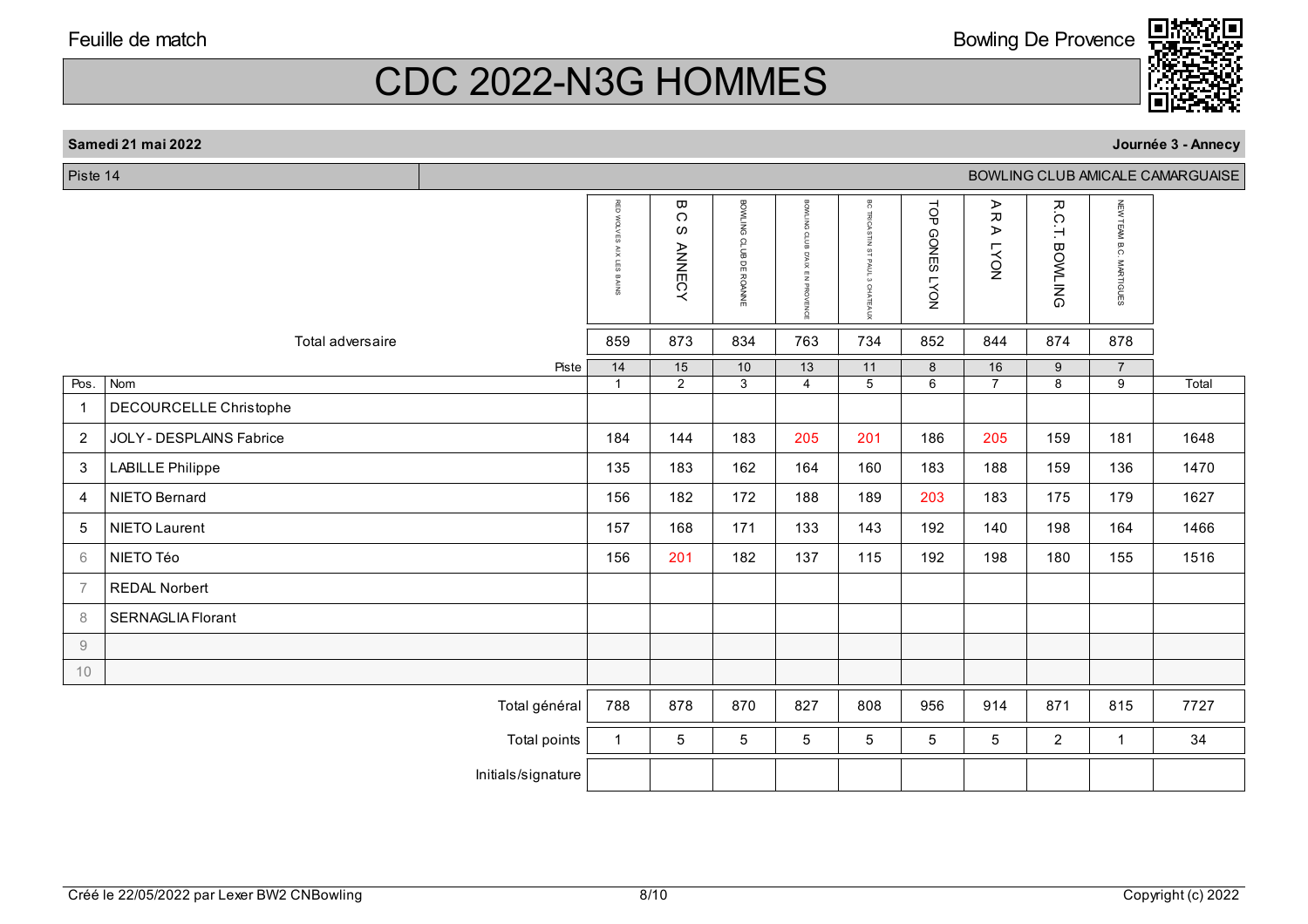#### **Samedi 21 mai 2022**

Piste 15

|                |                        | NEW TEAM B.C. MARTIGUES | ⋗<br>观<br>⋗<br><b>LYON</b> | BONLING<br><b>GLUB</b><br><b>AMICALE</b><br><b>CAMARG</b> | R.C.T.<br><b>BOWLING</b>         | TOP<br><b>GONES</b><br><b>NOAT</b> | BONLING<br>CLUB<br>XIV.Q<br>뭉<br>PROVENCE | <b>RED WOLVES</b><br>AIX LES BAINS | <b>BC TRICASTIN</b><br>STPAUL<br>CHATEAUX | ω<br>C<br>$\omega$<br><b>ANNECY</b> |       |
|----------------|------------------------|-------------------------|----------------------------|-----------------------------------------------------------|----------------------------------|------------------------------------|-------------------------------------------|------------------------------------|-------------------------------------------|-------------------------------------|-------|
|                | Total adversaire       | 808                     | 1010                       | 870                                                       | 901                              | 793                                | 859                                       | 940                                | 798                                       | 970                                 |       |
| Pos.           | Piste<br>Nom           | 15<br>$\mathbf{1}$      | 12<br>$\overline{2}$       | 9<br>$\overline{3}$                                       | $\overline{7}$<br>$\overline{4}$ | 16<br>$\overline{5}$               | 14<br>$\overline{6}$                      | 10<br>$\overline{7}$               | 8<br>$\overline{8}$                       | 11<br>$\overline{9}$                | Total |
| $\mathbf{1}$   | <b>BERGER Frédéric</b> | 208                     | 180                        | 168                                                       | 201                              | 162                                | 193                                       | 213                                | 191                                       | 198                                 | 1714  |
| $\overline{2}$ | <b>BERTRAND Marc</b>   | 170                     | 158                        | 173                                                       | 146                              |                                    |                                           | 183                                | 210                                       | 189                                 | 1229  |
| 3              | <b>GRIFFON Roland</b>  | 149                     |                            | 186                                                       | 219                              | 201                                | 196                                       | 128                                |                                           | 174                                 | 1253  |
| 4              | MANGO Mickael          |                         | 176                        | 141                                                       |                                  | 164                                | 144                                       |                                    | 203                                       | 161                                 | 989   |
| 5              | PACHABEZIAN Rafi       | 150                     | 120                        |                                                           | 180                              | 159                                | 177                                       | 188                                | 184                                       |                                     | 1158  |
| 6              | <b>SARRY Michel</b>    | 186                     | 183                        | 166                                                       | 194                              | 178                                | 156                                       | 241                                | 182                                       | 194                                 | 1680  |
| $\overline{7}$ |                        |                         |                            |                                                           |                                  |                                    |                                           |                                    |                                           |                                     |       |
| 8              |                        |                         |                            |                                                           |                                  |                                    |                                           |                                    |                                           |                                     |       |
| $\Theta$       |                        |                         |                            |                                                           |                                  |                                    |                                           |                                    |                                           |                                     |       |
| 10             |                        |                         |                            |                                                           |                                  |                                    |                                           |                                    |                                           |                                     |       |
|                | Total général          | 863                     | 817                        | 834                                                       | 940                              | 864                                | 866                                       | 953                                | 970                                       | 916                                 | 8023  |
|                | Total points           | 5                       | $\mathbf{1}$               | $\mathbf{1}$                                              | 5                                | 5                                  | $\overline{5}$                            | 5                                  | 5                                         | $\mathbf{1}$                        | 33    |
|                | Initials/signature     |                         |                            |                                                           |                                  |                                    |                                           |                                    |                                           |                                     |       |
|                |                        |                         |                            |                                                           |                                  |                                    |                                           |                                    |                                           |                                     |       |

BOWLING CLUB DE ROANNE